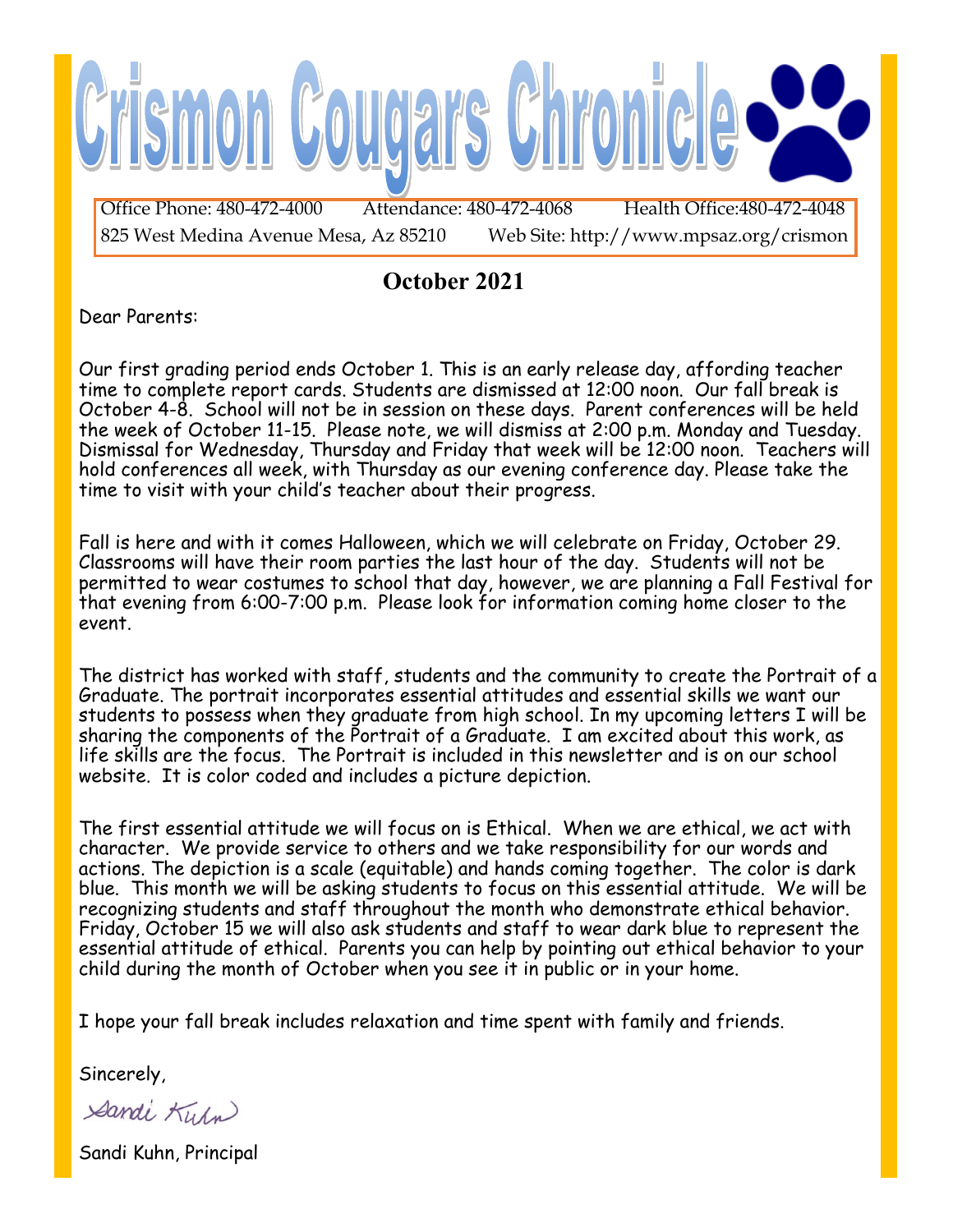## **Dates to Remember**

| : Fri Oct 1          | Early Release @ Noon: End of Qtr                                |
|----------------------|-----------------------------------------------------------------|
| Oct 4 - 8            | Fall Break - No School                                          |
| <u>:</u> Oct 11 - 15 | <b>Parent - Teacher Conferences</b>                             |
|                      | Mon & Tues - Dismissed @ 2pm                                    |
|                      | Wed, Thur & Fri - Dismissed @                                   |
|                      | noon                                                            |
| Tue Oct 19           | Chipotle Night PTO Fundraiser 4-8pm                             |
| Mon Oct 25           | Pumpkins due by 7:25am for<br><b>Pumpkin Decorating Contest</b> |
|                      | 4th Grade Earth Ed Field Trip -<br>Rm 26 @ 9:15am - 1:30pm      |
| Tue Oct 26           | 4th Grade Earth Ed Field Trip -<br>Rm 33 @ 9:15am - 1:30pm      |
| Thur Oct 28          | 4th Grade Earth Ed Field Trip -<br>Rm 34 @ 9:15 - 1:30pm        |
| Fri Oct 29           | Fall Festival 6 - 7pm                                           |
| : Fri Nov 5          | <b>Picture Re-Takes</b>                                         |
|                      |                                                                 |

## *Red Ribbon Week*

## **October 25th - 29th**



This is a week of encouraging students to say NO to smoking, drugs, and alcohol. The classes will be creating posters in support of healthy living. We are asking the students to participate in the theme days to show they believe in the messages being used.

**Monday** – "Kick off Red Ribbon Week" (wear red)

**Tuesday** – "Don't Get Mixed Up in Drugs" (wear mismatched clothes)

**Wednesday** – "Put a Cap on Drugs" (wear any type of hat)

**Thursday** – "Drugs Won't Turn Me Inside Out" (wear clothes inside out)

**Friday** – "Team Up Against Drugs" (wear your favorite team shirt)

#### *Pumpkin Decorating Contest*

It's time for the annual Pumpkin Decorating Contest! Please bring pumpkins to the front hallway on Monday October 25th by 7:25am to be included in the voting. Students will vote on their favorite pumpkin during their class' library time

throughout the week. Late entries will NOT be included in the voting process.

#### **Rules:**

- 1. Use a real or fake pumpkin
- 2. No carving, cutting or punctures
- 3. Maximum of 3 feet tall and 2 feet wide
- 4. Pumpkin must sit on a piece of cardboard with name, grade and room number clearly visible
- 5. Pumpkins will be on display in our "Pumpkin Patch" at the Fall Festival on Friday, October 29, where winners will be announced. Students will take their decorated pumpkins home with them at the end of the evening.

All participants will receive a participation award. A special ribbon will be give to the top finishers.

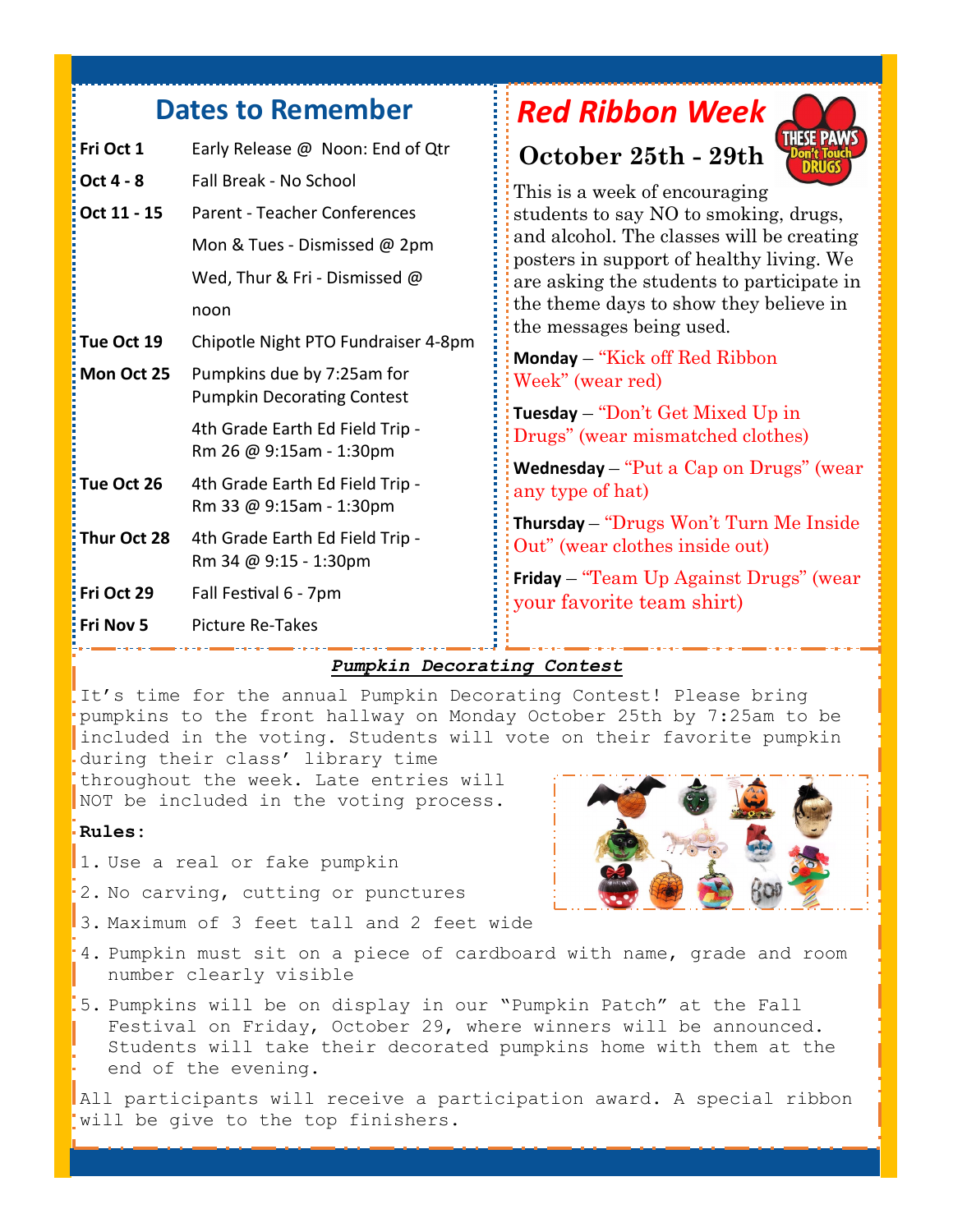#### **P.E. News**

The Crismon All-Stars Run Club will begin on Monday, October 25th. This is an afterschool club for 3rd-6th grade students. We have partnered with other Mesa Elementary Schools to join Run 3rd, a non-profit organization. **RUN3rd Alliance** strives to empower youth through after-school running programs that champion students to discover their grit, build meaningful relationships, and inspire healthy communities. For more information about Run 3rd, please check their website: [https://run3rdalliance.com/.](https://run3rdalliance.com/)  In addition to running, your child will receive classroom lessons and activities to learn how to run 1st for themselves, 2nd for their family, and how to Run3rd for others.

Practices will be held after school from 2:00-3:00 every Monday. The program will run from Monday, Oct.25th - Monday, March 21st (school days only). If participating, mark your calendars for Saturday, April 2nd for the 5k Run at Red Mountain High School. This family-friendly event will be the chance for our students to join other Mesa Elementary Schools and compete in a 3.1 mile race. The race fee for Mesa students is \$15.00. Please be on the lookout for permission slips to be coming home the week after October Break. The last day to turn in permission slips will be Friday, October 22nd. Contact Mrs. Rasmussen for more information or questions at [sarasmussen@mpsaz.org.](mailto:sarasmussen@mpsaz.org)

#### **CRISMON FALL FESTIVAL FUN**

Students and families are invited to our Fall Festival on Friday, October 29, 2021, from 6:00 - 7:00 pm.

Students are encouraged to join our Monster Mash dance on the basketball courts, wearing their Halloween costume!

Check out the oobleck making station!

Enjoy the fall and Dia de los Muertos art display and crafts under the big blue Ramada.

Have fun with the pumpkin ring toss, hula hoop toss and bowling.

Browse our "Pumpkin Patch" to see this year's pumpkin decorating contest entries. Winners will be announced at this event! Students will pick up their pumpkins at the end of the evening. Please see the rules for entry, separately.

PTO will be selling glow sticks, freshly popped popcorn, and water bottles.

At 6:45 students will visit their grade level "trunk or treat" display to pick up a candy variety bag. We ask parents to help us out with this one by donating a bag of individually wrapped candy. Thanks in advance for partnering with us!

Crismon is so excited to share this fun event with our families. We look forward to seeing you there!

Make dinner a selfless act by lioining us for a fundraiser to support Crismon Elementary PTO. Come in to the Chipotle at **1335 S Alma School Rd Ste 105** I in Mesa on Tuesday, October 19th between 4:00pm and 8:00pm. Bring your flyer, show it on your smartphone or tell I the cashier you're supporting the Crismon cause to make sure that 33% of the proceeds will be donated to Crismon Elementary **I** PTO.